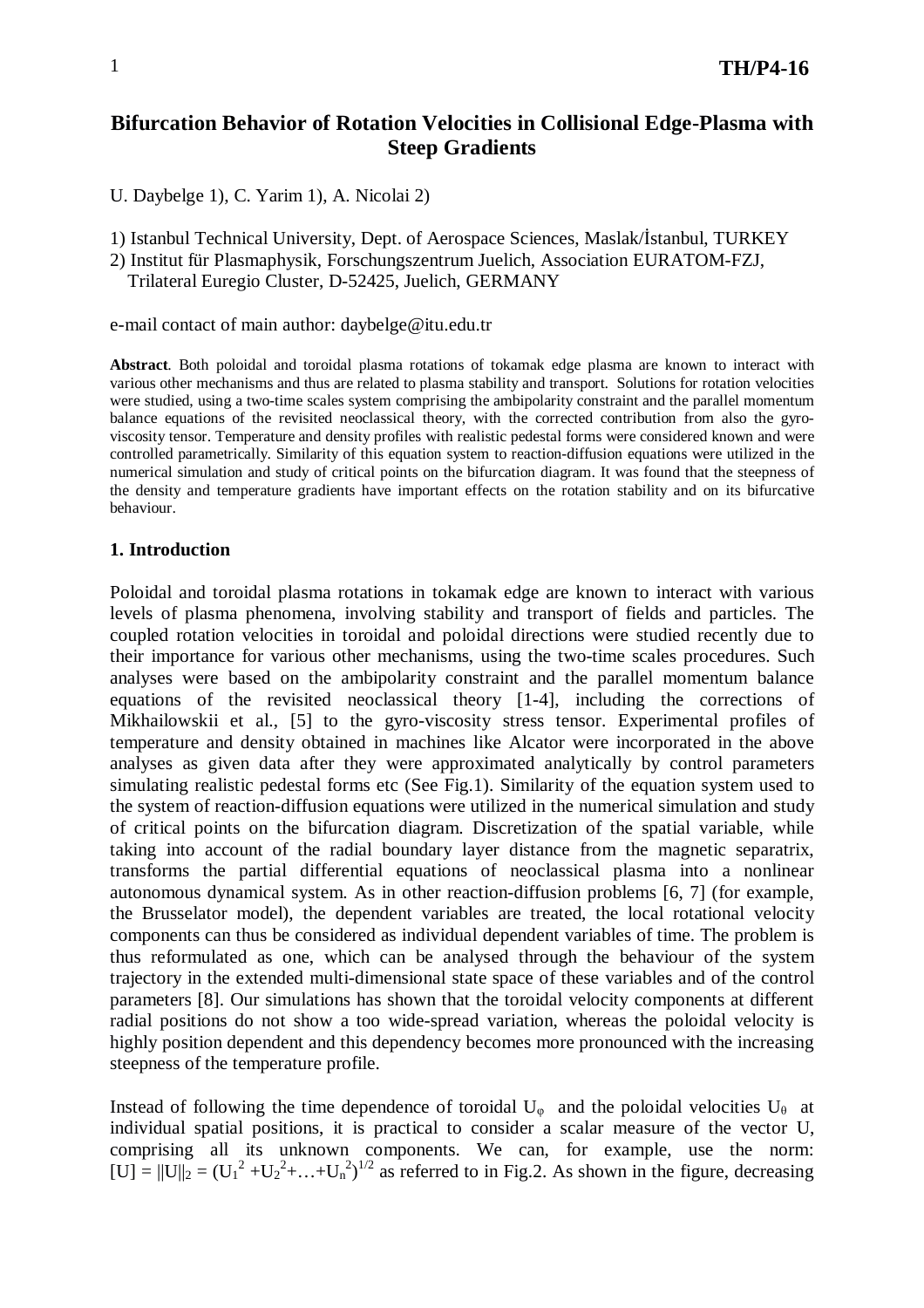$\mu$  to values less than one, which corresponds to a steepening of the temperature profile in front of the magnetic separatrix, branching behaviour of the fixed points of the system becomes rather complex. There are regions of hysteresis effects, isolas and changes in the number of multi-valuedness. Thus, it is found that the steepness of the density and temperature gradients have important effects on the rotation stability and on its bifurcative behaviour. For a proper understanding of these branches also eigenvalues of the Jacobi matrices at these critical points must be considered. A systematic study shows that at the critical points stability is lost as the temperature profile gets steeper (small  $\mu$  regions) and merger of different branches suggests an increasing tendency to chaotic behaviour.

## **2. Basic Equations**

Using the notations of former publications [1-4], the governing equations for the described regime are, continuity equation for the ions,

$$
\partial_t N_i + J^{-1} \partial_\chi (h_\phi h_\psi \Gamma_{\chi,i}) = S_i^N - J^{-1} \partial_\psi (h_\phi h_\chi \Gamma_{\psi,i})
$$
\n<sup>(1)</sup>

where  $\vec{\Gamma}_i = N_i \vec{U}_i$  and  $S_i^N$  are the ion flux and ion particle source, respectively, and momentum balance equation summed over both species:

$$
\partial_i (m_i N_i \vec{U}_i) + \nabla \cdot (m_i N_i \vec{U}_i \vec{U}_i) = -\nabla \cdot \vec{n}_i + \vec{J} \times \vec{B}
$$
\n(2)

Here  $\vec{\Pi}_i$  is the viscosity tensor including  $\vec{\Pi}_{0,i}$ ,  $\vec{\Pi}_{1-2,i}$ ,  $\vec{\Pi}_{3-4,i}$  contributions as defined in Refs. [1-4]. Using a scaling relevant to the tokamak edge,  $\varepsilon \sim B_0/B_\varphi \sim (qRv_J/c_J)^{-1} \sim L_\psi/r \sim r/(qR)$ , and by taking the toroidal projection of (2) and averaging over a flux surface, one finally gets the toroidal momentum equation for plasma with circular cross sections

$$
m_i N_i (1+2q^2) \frac{\partial}{\partial t} U_{\theta,i} = q^2 m_i < \widetilde{Z} \cos \theta > U_{\theta,i} - \frac{3 \eta_{0,i}}{2R^2} \left( U_{\theta,i} + 1.833 (e_i B_{\phi})^{-1} \frac{\partial T}{\partial r} \right) + 0.54 \frac{\eta_{2,i}}{1+Q^2/S^2} q^2
$$
  

$$
\times \frac{e_i B_{\phi}}{T_i} \frac{\partial \ln T_i}{\partial r} \left[ \frac{T_i}{e_i B_{\theta}} \frac{\partial U_{\phi}}{\partial r} + \frac{1}{2} U_{\phi,i}^2 - U_{\phi,i} \frac{B_{\phi}}{B_{\theta}} \left( U_{\theta,i} - \frac{T_i}{e_i B_{\phi}} \frac{\partial \ln N_i^2 T_i}{\partial r} \right) + 1.90 \frac{B_{\phi}^2}{B_{\theta}^2} \left( U_{\theta,i} - 0.8 \frac{T_i}{e_i B_{\phi}} \frac{\partial \ln N_i^{1.6} T_i}{\partial r} \right)^2 \right] - J_r B_{\theta}
$$
(3)

where  $\tilde{Z}$  is the poloidal angle dependent part of  $Z = S_i^N - J^{-1} \partial_{\psi} (h_{\phi} h_{\chi} \Gamma_{\psi,i})$  $i$   $\partial$   $\psi$   $($  $\mu$   $\psi$  $\mu$ <sub> $\chi$  $\mu$ </sub> $\psi$  $=S_i^N - J^{-1} \partial_w (h_{\phi} h_{\gamma} \Gamma_{w,i})$  which may lead to the Stringer spin-up for a suitable  $\theta$  dependence of the source and 1  $Q = [4B_{\phi}U_{\theta,i} - 2.5(T_i/e_i)\partial \ln N_i^2 T_i / \partial r]B^{-1}$  and  $S = (2r\chi_{\parallel,i}N_i^{-1})/(q^2R^2)$  $i^{\perp}$ <sup>1</sup>  $=(2r\chi_{\parallel}N_i^{-1})/(q^2R^2)$ , where the parallel heat diffusion coefficient is  $\chi_{\parallel,i} = 3.9P_i / m_i v_i$ . Likewise, one can obtain the neoclassical ambipolarity equation as [1, 2]

$$
m_i N_i \frac{\partial U_{\phi,i}}{\partial t} = \frac{\partial}{\partial r} \left[ \eta_{2,i} \left( \frac{\partial U_{\phi,i}}{\partial r} - \frac{0.107q^2}{1 + Q^2 / S^2} \frac{\partial \ln T_i}{\partial r} \frac{B_{\phi}}{B_{\theta}} U_{\theta,i} \right) \right] + J_r B_{\theta}
$$
(4)

Above system (3-4) represents a two-time-scales problem, namely, it depends on a fast time variable  $\tau=t/\varepsilon^2$ , as well as a macroscopic time t. A solution procedure for this problem was suggested in Ref. [3] specializing r to a boundary layer inside the magnetic separatrix by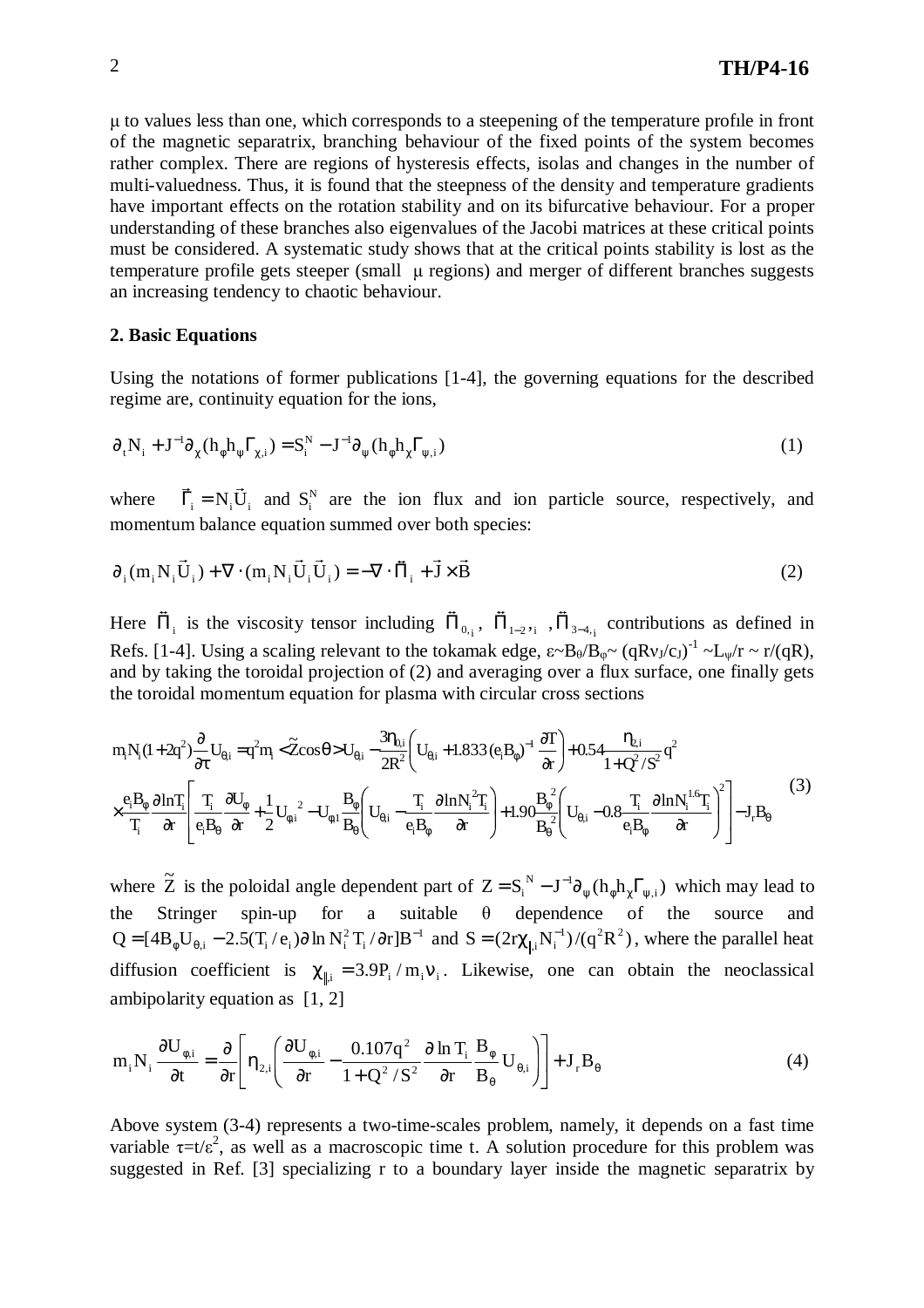# 3 **TH/P4-16**

 $\xi = (r-r_s)/L_v$ . A smooth temperature profile model and a density profile connected to it, depending on parameters  $\mu$ ,  $T_c/T_s$ ,  $\Delta$ , forming a realistic steepness before the separatrix is taken with this system. After normalization with the values of the variables at the position of the magnetic separatrix, we obtain

$$
\hat{N}\frac{\partial \hat{U}_{\phi}}{\partial \hat{t}} = \frac{\partial}{\partial \xi} \left[ \hat{\eta}_{2} \frac{\partial \hat{U}_{\phi}}{\partial \xi} - G \hat{U}_{\theta} \right] + \hat{N}(\hat{\hat{m}} - \hat{v}_{cx} \hat{U}_{\phi}) + J_{r} B_{\theta} [t_{ref} / (m_{i} N_{s} \mu v_{th})]
$$
(5)

here  $\hat{N} = \hat{T}^{\gamma}$ , ∂ξ ∂ +  $=\hat{\eta}_2 \frac{0.107q^2}{\hat{\rho}^2} \frac{\partial \ln \hat{T}}{\partial \hat{r}}$ S  $1+\frac{Q}{a}$  $G = \hat{\eta}_2 \frac{0.107q}{r^2}$ 2 2 2  $\hat{\eta}_2 = 1.2 \hat{N}^2 \hat{T}^{-1/2}$  and  $\hat{\eta}_2 = 1.2 \hat{N}^2 \hat{T}^{-1/2}$ .

A basic assumption made above was that

$$
\frac{t_{\text{ref}}}{m_i N_s} \frac{\eta_{2,\text{ref}}}{L_{\psi}^2} \approx 1.
$$
 (6)

Dropping the symbol, " $\wedge$ ", for normalization and using the logarithmic derivative we can write  $\overline{a}$ 

$$
\frac{\partial}{\partial \xi}(GU_{\theta}) = GU_{\theta} \left\{ \frac{U_{\theta}^{'}}{U_{\theta}} + \frac{\eta'_{2}}{\eta_{2}} + (\frac{T''}{T'} - \frac{T'}{T}) - 2\frac{(Q/S)^{2}}{1 + (Q/S)^{2}} (Q'/Q - S'/S) \right\}
$$

Since other normalized terms were  $Q = 4 \times [U_{\theta} - 0.625(2\gamma + 1)T']$  and  $S = 4 \times 1.95 T^{2.5-\gamma}$ ,

$$
\frac{\partial}{\partial \xi} (GU_{\theta}) = GU_{\theta} \left\{ \frac{\eta'_{2}}{\eta_{2}} + (\frac{T''}{T'} - \frac{T'}{T}) + \frac{2(Q/S)^{2}}{1 + (Q/S)^{2}} [(2.5 - \gamma) \frac{T'}{T} + 0.625(2\gamma + 1) \frac{T''}{Q}] + \left( \frac{1}{U_{\theta}} - 2 \frac{Q/S^{2}}{1 + (Q/S)^{2}} \right) \frac{\partial U_{\theta}}{\partial \xi} \right\}
$$

Similarly, the normalized parallel momentum equation becomes

$$
\hat{N}(1+2q^{2})\frac{\partial \hat{U}_{\theta}}{\partial \hat{t}} = \left(\frac{t_{ref}}{mN_{ref}} - \frac{3\eta_{0,ref}}{2R^{2}}\right)\hat{\eta}_{0}\left\{(\hat{U}_{\theta} + 1.833\frac{\partial \hat{T}}{\partial \xi} + \Delta) + \right.
$$
\n
$$
\left(\frac{0.54\eta_{2}}{1.5\eta_{0}}\frac{R^{2}}{\mu L^{2}{}_{\psi}}\frac{B_{\phi}}{B_{\theta}}\right)\frac{q^{2}}{1+\frac{Q^{2}}{S^{2}}}\frac{1}{\hat{T}}\frac{\partial \ln T}{\partial \xi}\left[-\hat{T}\frac{\partial \hat{U}_{\phi}}{\partial \xi} - \frac{1}{2}\hat{U}_{\phi}^{2} + \hat{U}_{\phi}(\hat{U}_{\theta} - \hat{T}\frac{\partial \ln \hat{N}^{2}\hat{T}}{\partial \xi})\right.
$$
\n
$$
-1.9(\hat{U}_{\theta} - 0.8\hat{T}\frac{\partial \ln \hat{N}^{1.6}\hat{T}}{\partial \xi})^{2}\right\} - J_{r}B_{\phi}/(\mu^{2}v_{th})
$$
\n(7)

Considering

$$
\frac{\eta_2}{\eta_0} = \frac{6}{5 \times 0.94} \left(\frac{v_i}{\Omega_i}\right)^2 = \frac{6}{5 \times 0.94} \epsilon^6 \hat{T}^{-3} \hat{N}^2
$$
 (8)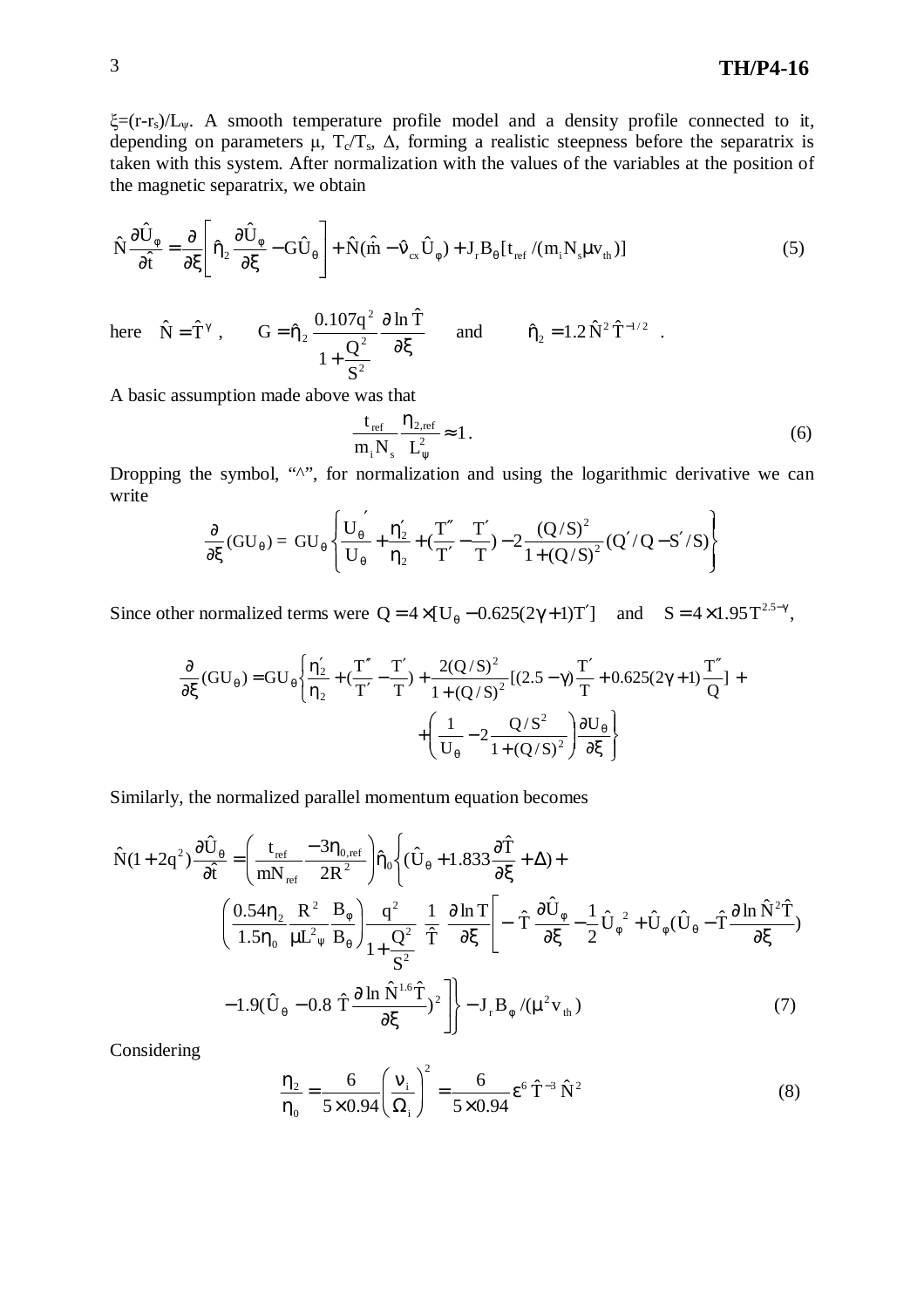and our assumption for  $t_{ref}$ , in (6), the factor to the right of the curly brackets Eq. (6) is found as  $\frac{-3250.90}{256.50}$   $\varepsilon^{-2}$  $2\times 6$  $\frac{3 \times 5 \times 0.96}{2 \times 5}$ ε<sup>-</sup> ×  $\int \frac{-3 \times 5 \times 0.96}{2 \times 6} \epsilon^{-2} \hat{\eta}_{0}$ . Since,  $\hat{\eta}_{0} = 0.96 \hat{T}^{5/2}$ , the factor before the square brackets in Eq.  $(7)$  is found from  $(8)$ , as

$$
\frac{0.45}{1+Q^2/S^2}T^{-4+2\gamma}\frac{\partial T}{\partial \xi}.
$$
\n(9)

#### **3. Treatment as a Nonlinear Dynamical System**

If the spatial dependence is discretized, the partial differential equations (5) and (7) can be cast into the form of a dissipative dynamical system for the unknown average velocity components  $U_{\varphi}$  and  $U_{\theta}$ , taken at the grid nodes, as  $U=[U_{\varphi,1}, U_{\theta,1}, \ldots, U_{\varphi,N}, U_{\theta,N}]$ , and  $U \in$  $R^{2N}$ , where N is the number of grid points. The discretization must take into account of the radial boundary layer of U and the profile of the temperature pedestal just inside of the magnetic separatrix.

A standard model system for such studies is the Brusselator reaction kinetic scheme [6, 7, 9]. One of the crucial points in such a scheme is the treatment of the boundary conditions. If the zone of the radial discretization can be extended into the limits of zero or small gradients, one can assume the so called, "zero-flux" boundary conditions, i.e.:

$$
U_{\varphi,0} = U_{\varphi,1} , U_{\varphi,N+1} = U_{\varphi,N} ,
$$
  
\n
$$
U_{\theta,0} = U_{\theta,1} , U_{\theta,N+1} = U_{\theta,N} .
$$
\n(10)

In the following, we shall adopt this point of view. The temperature profile can be approximated as a sum of n special monotonic functions of the radial coordinate,  $\xi$ :

$$
T(\xi) = T_s \sum_{i=1}^{n} A_i [1 - y_i(\xi)], \text{ where } y_i = \tanh(a_i + \xi/\mu_i)
$$
 (11)

where  $A_i$ ,  $a_i$ , and  $\mu_i$  are constants and  $T_s$  is the temperature at the separatrix. Functions  $y_i$  have the property  $y'_i = \mu_i^{-1}(1 - y_i^2)$  and  $y''_i = -2\mu_i^{-2} y_i (1 - y_i^2)$  $i^{1}$   $j^{1}$ 2  $i = \mu_i$ 2 i  $j_i' = \mu_i^{-1} (1 - y_i^2)$  and  $y_i'' = -2\mu_i^{-2} y_i (1 - y_i^2)$ . Normalizing at the separatrix and somewhere beyond the pedestal, or the core side (say, at C) , we obtain two relations among the coefficients as  $1 = \sum_{i=1}^{n} A_i [1 - \tanh(a_i)]$  $1 = \sum_{i=1}^{n} A_i [1 - \tanh(a_i)]$  and  $T_c/T_s = 2 \sum_{i=1}^{n} A_i$  where  $T_c$  is t  $T_c/T_s = 2\sum_{i=1}^{n} A_i$  where  $T_c$  is the temperature at core. For example, ALCATOR C-MOD temperature data of Ref. [4] can be approximated as in Fig.(1) choosing n=3, and the constants in  $y_i(\xi)$  as  $A_1=0.7$ ,  $A_2=2.19$ ;  $a_1=0.3$ ,  $a_2=1.5$ ;  $\mu_1=1.0$ ,  $\mu_2=8.85$ ,  $\mu_3=0.5$ . The solid line in Fig.1., is the approximation given in Eq.(11) for n=3. A temperature pedestal  $T_p$  can be clearly seen to exist at about  $\xi \approx -2$ . Notice that the present model yields an adequate approximation also in the SOL. However, for the computational economy, we can simulate the temperature profile also by a single control parameter of steepness,  $\mu$ , and express T, simply as  $T(\xi) = 0.5 T_c [1 - \tanh(a + \xi/\mu)]$ , where  $a = \tanh^{-1}(1 - 2T_s/T_c), \quad T' = -(2/\mu)T[1 - (T_s/T_c)T], \quad T'' = (2/\mu)^2 T[1 - (T_s/T_c)T][1 - 2(T_s/T_c)T].$ 

#### **4. Simulations**

We present here our computational results for the variation of rotation velocity components over the interval  $-7 < \xi < 1$ , assuming that the velocity gradients at both ends of the interval are sufficiently small. The convergence of the numerical results can be checked using an increasing number of nodes (for example, taking  $N=5$ , 10, 15, ..) in the calculation of fixed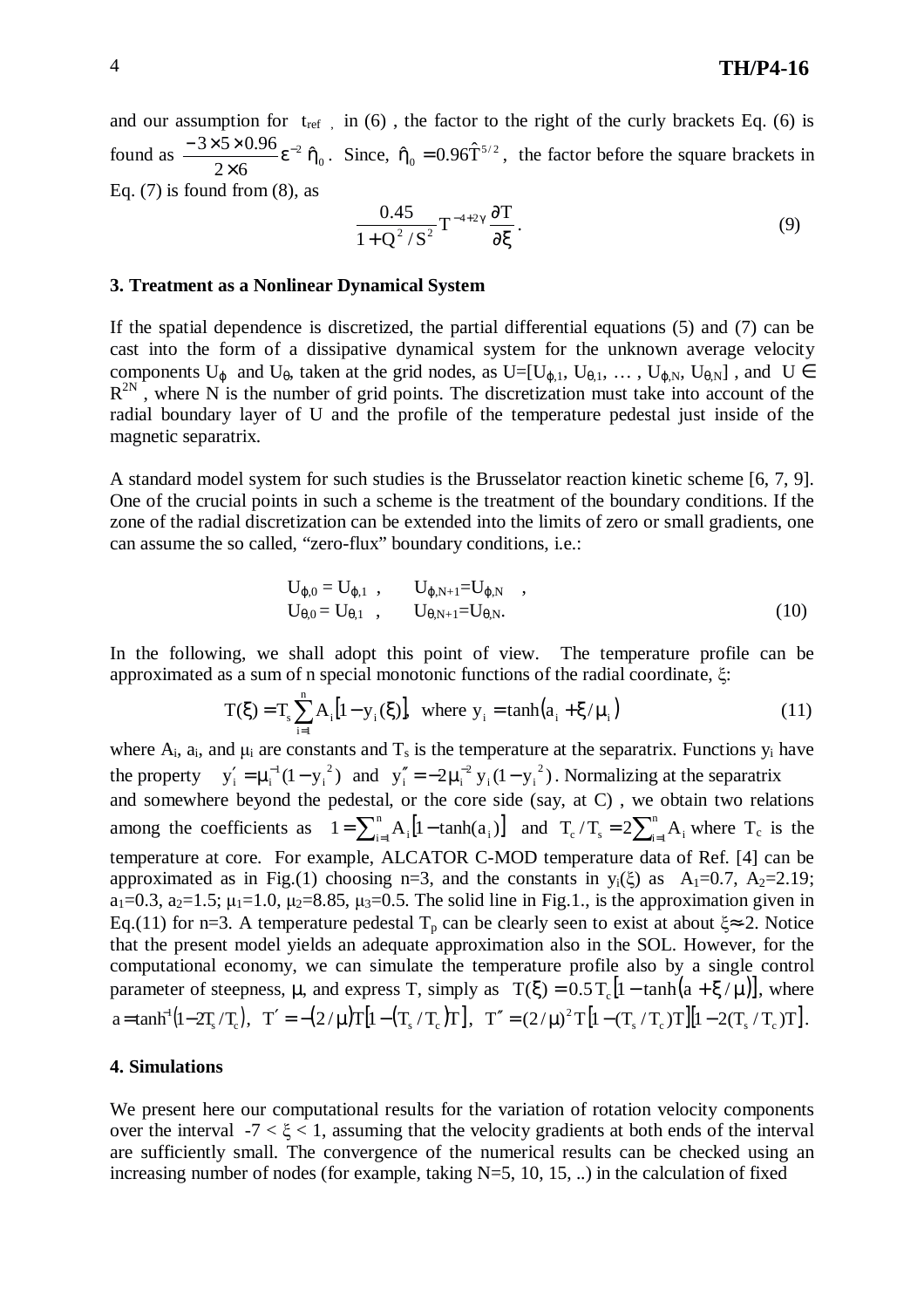

*FIG.1. A model temperature profıle controlled by 3 parameters simulating Alcator experiments.*

points of the dynamical system, which represent its steady-state solutions. At each fixed point, we can then examine numerically the eigenvalues of the 2N×2N dimensional Jacobian and so classify the fixed points. A further observation gives information about the branching behaviour of the fixed points and their bifurcation in the 2N+1 dimensional extended-state space. Results of such a study can be summarized as shown in Fig.2. on the  $([U], \mu)$  plane. To obtain a further detailed look on bifurcations defining proper Poincaré sections, is rendered difficult, as any periodic solutions for the unknowns are not known. However, it is illuminative to compare the individual (velocity component, vs µ) figures computed at different locations represented now by indices. We present on Figs. 3-6 some of these plots calculated at near and far distances from the separatrix. It is important to note that the steadystate solutions for poloidal velocity profiles are very sensitive to distance (or index)



*FIG.2. In a representative -interval, the distribution and the nature of the fixed points of the dynamical system as calculated over*  $(-7 < \xi < 1)$  *with N=15*.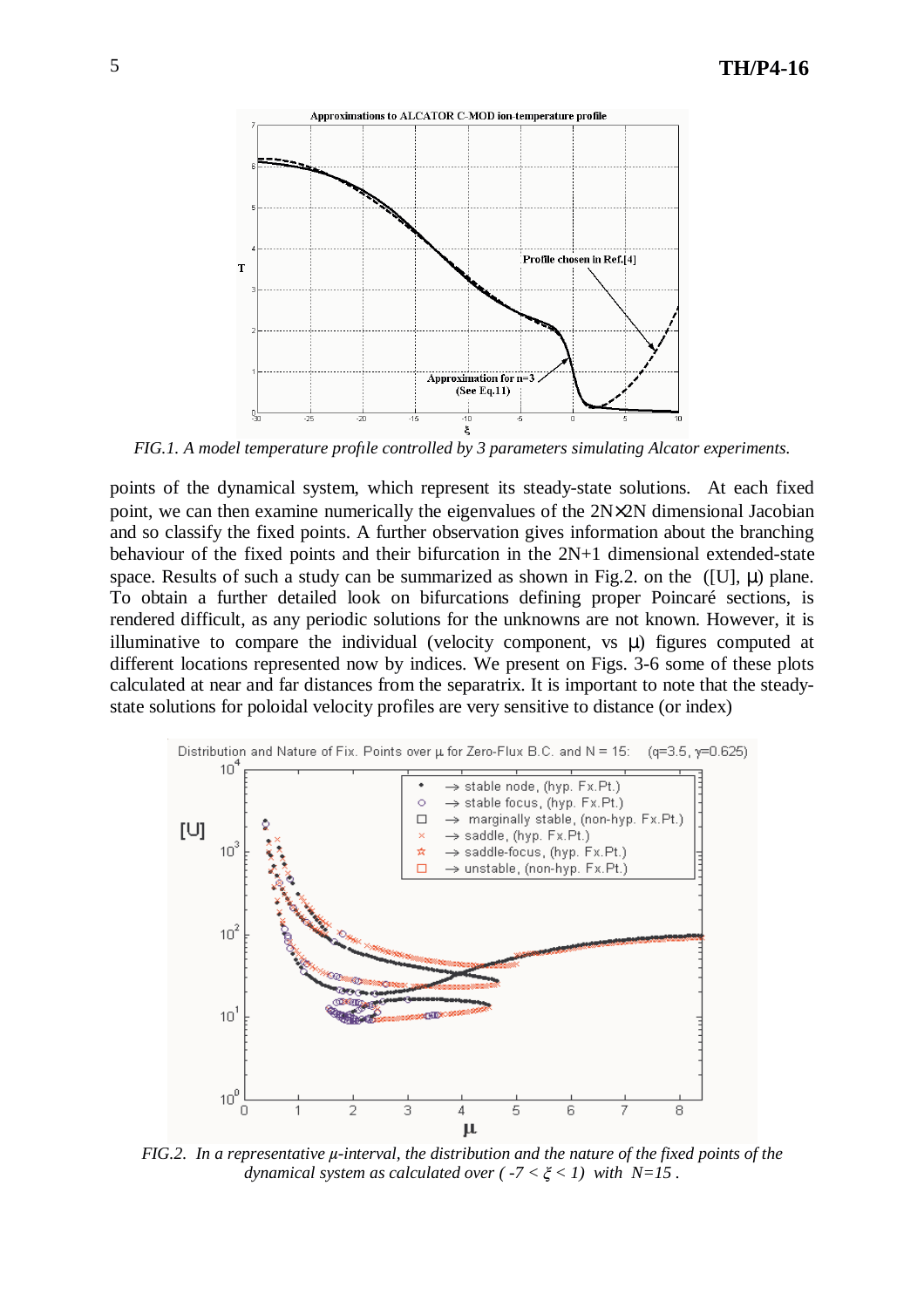from the separatrix indicated by strong topological changes. Whereas, the toroidal velocity component lack such a variability.



FIG.3. Topology of the fixed point distributions on ( $U_{\varphi,i}$ ,  $\mu$ ) planes are very similar. Hence, only one *of them is given.*



*FIG.4. Increasing distance from the separatrix through the core simplifies the topology of the fixed point distribution in the*  $(U_{\theta}, \mu)$  *plane.*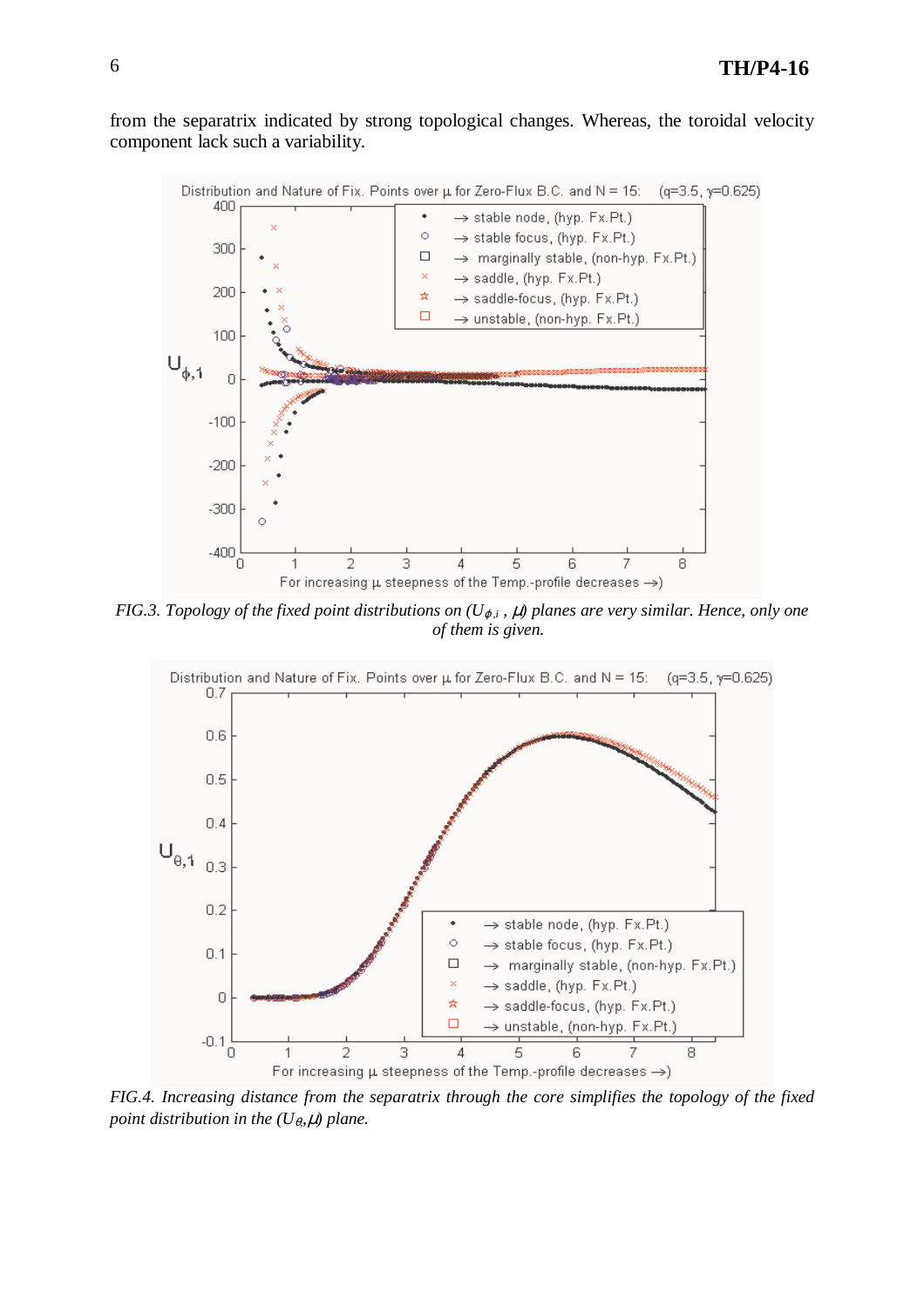

*FIG.5. Comparing with Fig.4., one observes a strong dependence of fixed point distribution on index or position in*  $(U_{\theta}, \mu)$  *plane.* 



*FIG.6. Comparison with Fig.5., shows, that even a small variation of index or position near the separatrix causes great change in the fixed point distribution in (U*θ*, ,*µ*) plane.*